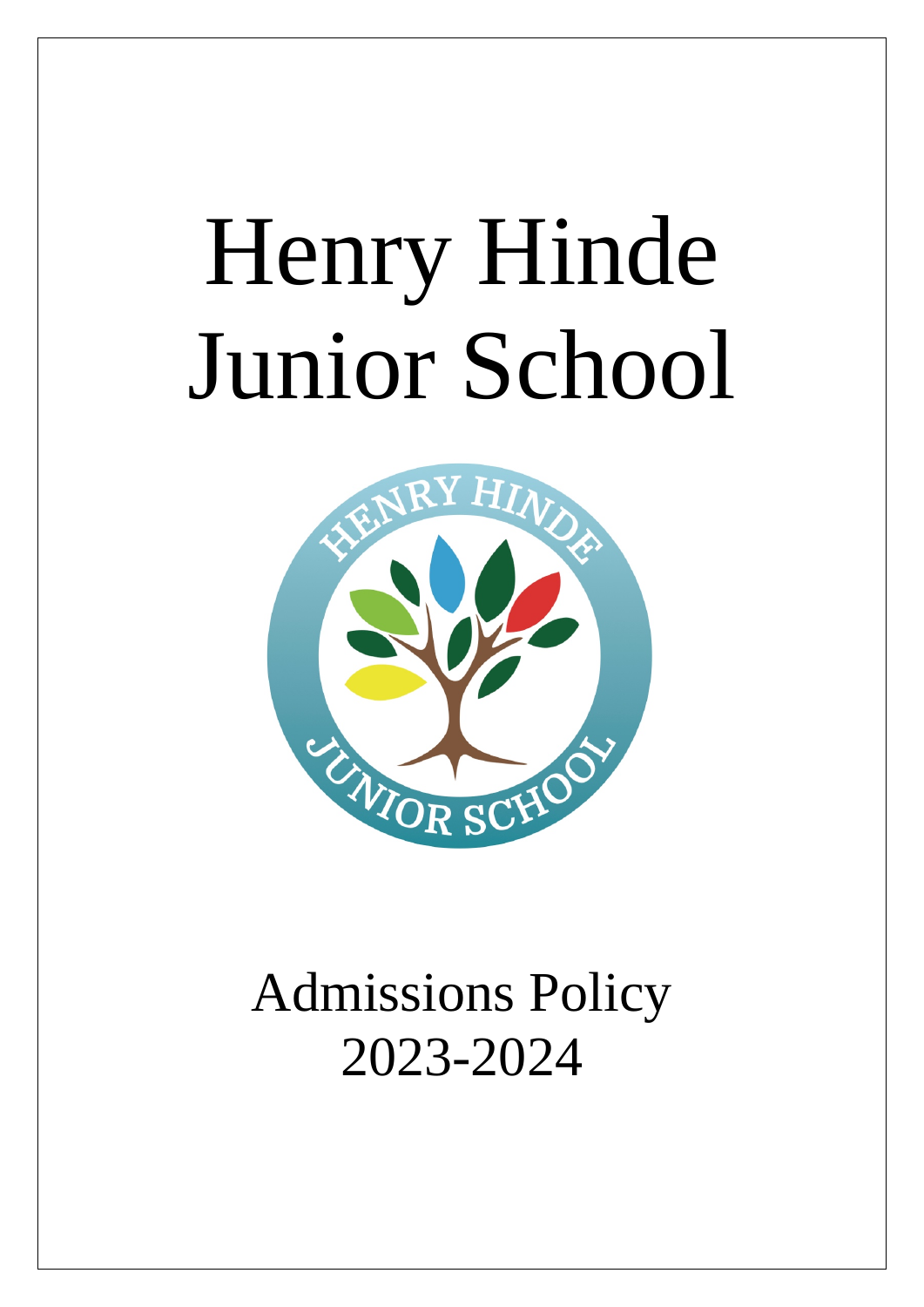In accordance with the agreed admissions policy of the LA 70 children will be admitted to each year group.

- ∗ We admit children in the Autumn Term after their seventh birthday.
- ∗ You may apply to the school, on an application form, during the autumn term of Year 2.
- ∗ The LA will tell you whether or not a place can be offered to your child by the end of March before the September when he or she starts.

# **ADMISSIONS CRITERIA**

# **Planned Admission Number (PAN)**

The planned admission number, which represents the number of pupils the school will admit if sufficient applications for places are received, is 70 per year group.

#### **Priority Areas**

Each community and voluntary controlled school has an area identified as its priority area (other local authorities refer to catchment areas). A small number of schools share priority areas; these are known as shared priority areas. Full details of priority areas are available on the Warwickshire County Council website and can be viewed using interactive maps:

Junior and Primary School Priority Area Maps - <http://www.warwickshire.gov.uk/mapjuniorprimaryschools>

#### **Over Subscription Criteria**

Where applications for admission exceed the number of places available, the following criteria will be applied, in the order set out below, to decide which children to admit. Late applications will be considered after those received on time.

*Note: The Board of Trustees recognise their duty to admit a child with an Education, Health and Care Plan that names the school, if the school can reasonably meet the needs stated in such a plan. This may reduce the number of places available for other applicants.*

- 1. Children in the care of, or provided with accommodation by, a Local Authority and children who were looked after, but ceased to be so because they were adopted (or become subject to a residence order or special guardianship order);
- 2. Children living in the priority area who have a sibling at the school at the time of admission;
- 3. Children living in the priority area who have a sibling at Henry Hinde Infant School at the time of admission;
- 4. Other children living in the priority area;
- 5. Children living outside the priority area who have a sibling at the school at the time of admission;
- 6. Children living outside the priority area who have a sibling at Henry Hinde Infant School at the time of admission;
- 7. Other children living outside the priorityarea.

Within each criterion priority is given in order of distance between the child's home and school (shortest  $distance = highest priority$ ).

Distance will be calculated by the straight line measurement from the applicant's home address (as set by Ordnance Survey)

# **Applications for children to be taught out of year group**